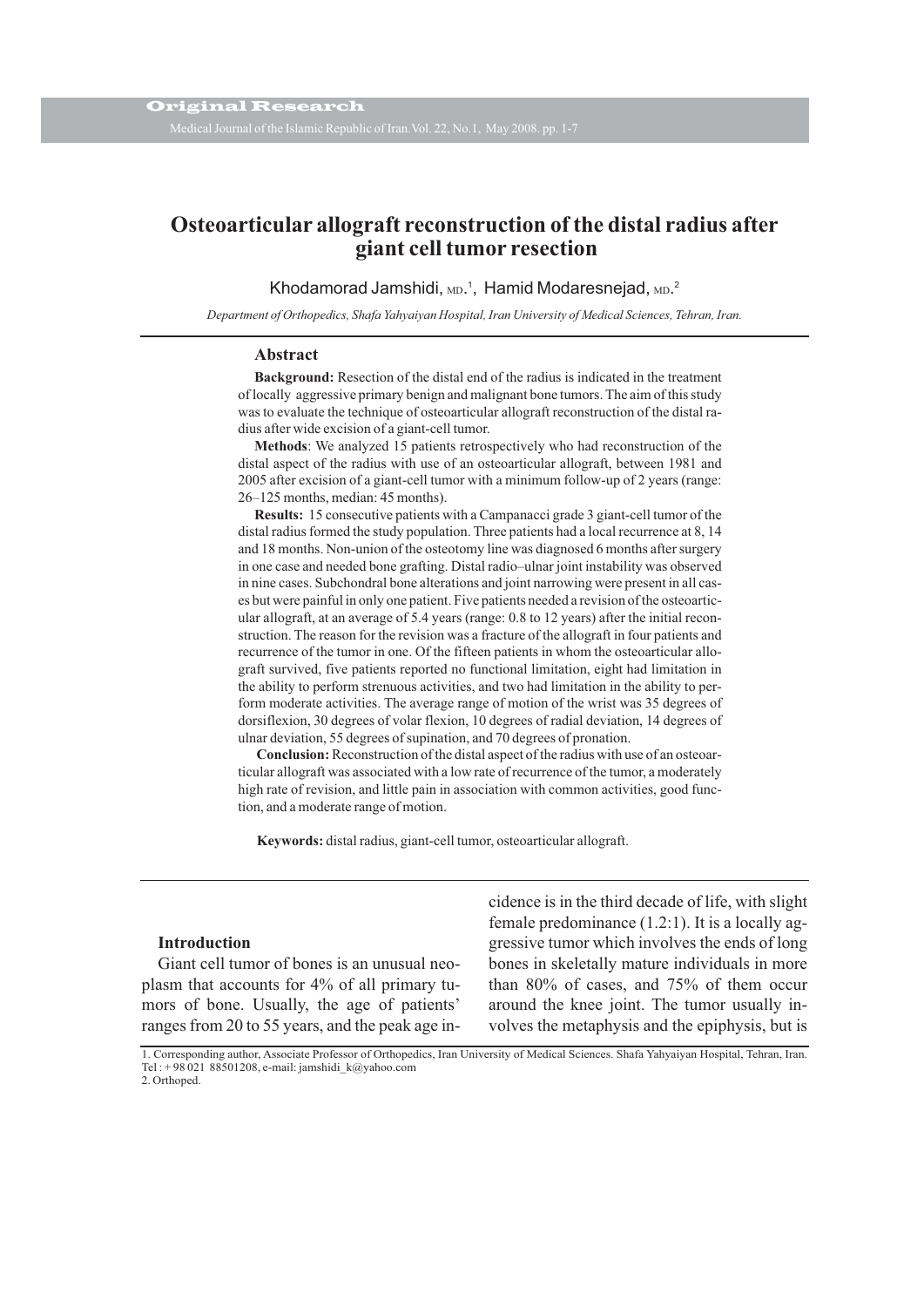Osteoarticular allograft reconstruction...



Case 9 – (a) 44 year -old female with a stage 3 giant cell tumor of the left distal radius. (b) Reconstruction of the resected segment with an osteoarticular allograft, fixed with a dorsal plate.

occasionally limited to the metaphysis, and in only 2 per cent of the patients is it adjacent to an open growth plate. The tumor on occasion invades the articular space, also involving the ligaments and the synovial membrane. Extension to an adjacent bone through the joint occurs in 5 per cent of the tumors. Less frequently, giant cell tumors occur in the vertebrae (2-5%) and in the sacrum  $(10\%)$  [1].

The distal aspect of the radius is a relatively common site of skeletal neoplasm and is the third most common location (after the distal aspect of the femur and the proximal aspect of the tibia) of giant-cell tumors. Giant-cell tumors of the distal aspect of the radius can exhibit extraosseous extension at the time of initial presentation, and there may be high rates of local recurrence after intralesional procedures. Giant cell tumor of bone remains a difficult and challenging management problem because there are no absolute clinical, radiographic, or histologic parameters that accurately predict the tendency of any single lesion to recur or metastasize [2].

Enneking's and Campanacci's radiographic classifications and surgical staging are helpful

in planning the initial surgical treatment, because they have observed that a number of the active (Stage 2) lesions and most of the aggressive (Stage 3) lesions have a higher incidence of local recurrence when treated by curettage alone [3](Fig. 1a).

Resection of the distal aspect of the radius may be indicated for certain malignant lesions and for recurrent or locally invasive benign lesions. Giant-cell tumors of the distal aspect of the radius can exhibit extraosseous extension at the time of initial presentation, and there may be high rates of local recurrence after intralesional procedures [4]. Reconstruction of the wrist after excision of the distal aspect of the radius is a challenge because of the high functional demands on the hand, the young age and relatively long life expectancy of many patients who have a giant-cell tumor, the limited surrounding soft tissue, and the proximity of adjacent nerves and tendons. Various procedures, including resection arthroplasty, prosthetic replacement, and arthrodesis with use of a massive autogenous graft from the tibia or the iliac crest, ulnar translocation, centralization of the

2 MJIRI.Vol. 22, No.1, May 2008. pp. 1-7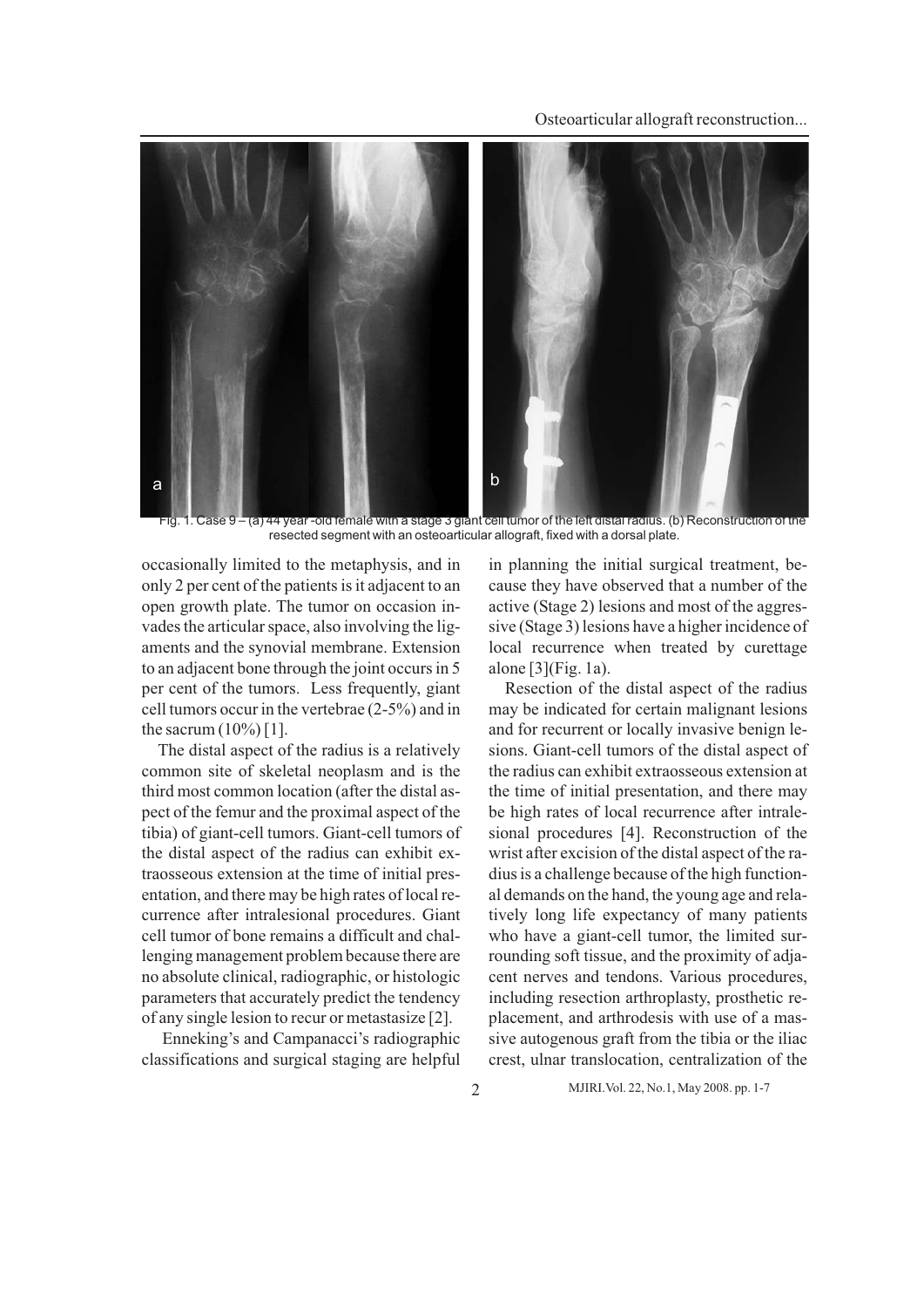K. Jamshidi et al.

| Patient | Gender | Age<br>(Years) | FW-UP<br>(Months) | Length of resection<br>(cm) | Affected side<br>(L/R) | <b>ROM</b><br>(Flex/Ext) | Function<br>$(^{0}/_{0})$ | Recurrence<br>(Months) |
|---------|--------|----------------|-------------------|-----------------------------|------------------------|--------------------------|---------------------------|------------------------|
|         | M      | 39             | 125               | 6                           | $\mathbb{R}$           | 60/35                    | 90                        | ------                 |
|         | F      | 44             | 122               |                             | R                      | 65/45                    | 91                        | 8                      |
|         | M      | 60             | 54                |                             | L                      | 45/25                    | 94                        | ******                 |
|         | M      | 36             | 48                |                             | L                      | 60/35                    | 90                        | ------                 |
|         | M      | 50             | 37                | 6                           | R                      | 70/60                    | 95                        | ------                 |
| o       | M      | 40             | 31                | 16                          | R                      | 60/40                    | 91                        | ------                 |
|         | M      | 65             | 27                | Q                           | $\mathbb{R}$           | 50/35                    | 90                        | ------                 |
| 8       | F      | 27             | 32                |                             | R                      | 55/40                    | 92                        | 18                     |
| 9       |        | 40             | 41                |                             | L.                     | 65/55                    | 90                        | ------                 |
| 10      |        | 45             | 38                |                             |                        | 30/20                    | 85                        | ------                 |
|         | F      | 32             | 28                |                             |                        | 45/25                    | 87                        | ------                 |
| 12      | M      | 34             | 30                |                             |                        | 60/30                    | 90                        | 14                     |
| 13      |        | 20             | 50                |                             | ı.                     | 70/45                    | 95                        | ------                 |
| 14      |        | 40             | 50                |                             | u                      | 70/65                    | 90                        | ------                 |
| 15      | F      | 35             | 60                |                             | $\mathbb{R}$           | 60/35                    | 90                        | ------                 |

Table 1. Patients' demographics.

carpus over the remaining ulna, use of a nonvascularized or vascularized fibular graft with or without arthrodesis, and allograft replacement, have been used for reconstruction [5,6]. The use of an osteoarticular allograft allows more accurate size matching than a fibular graft, which also results in more donor site morbidity. Fibular harvesting is another reason to prefer the allograft technique. Moreover, the use of an allograft requires a shorter operation time and a stable radio-carpal joint with a better functional outcome [7]. Free vascularized fibular graft reconstruction should be reserved for children, in whom a biological reconstruction simultaneously replaces the bone defect and prevents a future upper-extremity length discrepancy [8, 9,10]. Joint degenerative changes, subchondral fractures and instability are well-documented problems of osteoarticular allograft, especially in weight-bearing joint reconstructions, such as distal femur. However, graft failures are also reported in upper limb reconstructions [11]. The aim of this study was to assess the clinical, radiographical and overall functional results of a group of 15 patients treated with osteoarticular allografting of the distal radius after excision of a giant-cell tumor with a long follow-up.

## **Methods**

From September 1981 to August 2005, 20 pa-

MJIRI.Vol. 22, No.1, May 2008. pp. 1-7 3

tients underwent a distal radius resection and reconstruction with an osteoarticular allograft after excision of a giant-cell tumor at our hospital. We analyzed 15 patients retrospectively who had a minimum follow-up of 2 years (range: 27–125 months, median: 45 months) (Table 1). There were seven males and eight females, whose age ranged from 20 to 65 years (mean 40 years).

All fifteen patients were evaluated preoperatively with appropriate studies, including radiography, bone-scanning, and magnetic resonance imaging. All patients who had a primary lesion had a needle or incisional biopsy for diagnosis before the reconstruction. Patients were considered candidates for the reconstruction if they had a primary giant cell tumor that had extended through the cortex or articular surface of the distal aspect of the radius or a recurrent giant cell tumor that was invasive. Ten patients due to recurrent giant cell tumor were candidates for the reconstruction and only five of them were operated for the first time.

The osteoarticular distal radial allografts were fresh frozen and obtained from our hospital bone bank. The organization, screening measures, technology of procurement, cryopreservation, handling, and storage methods of this tissue bank have been described previously and are in accordance with the guidelines of the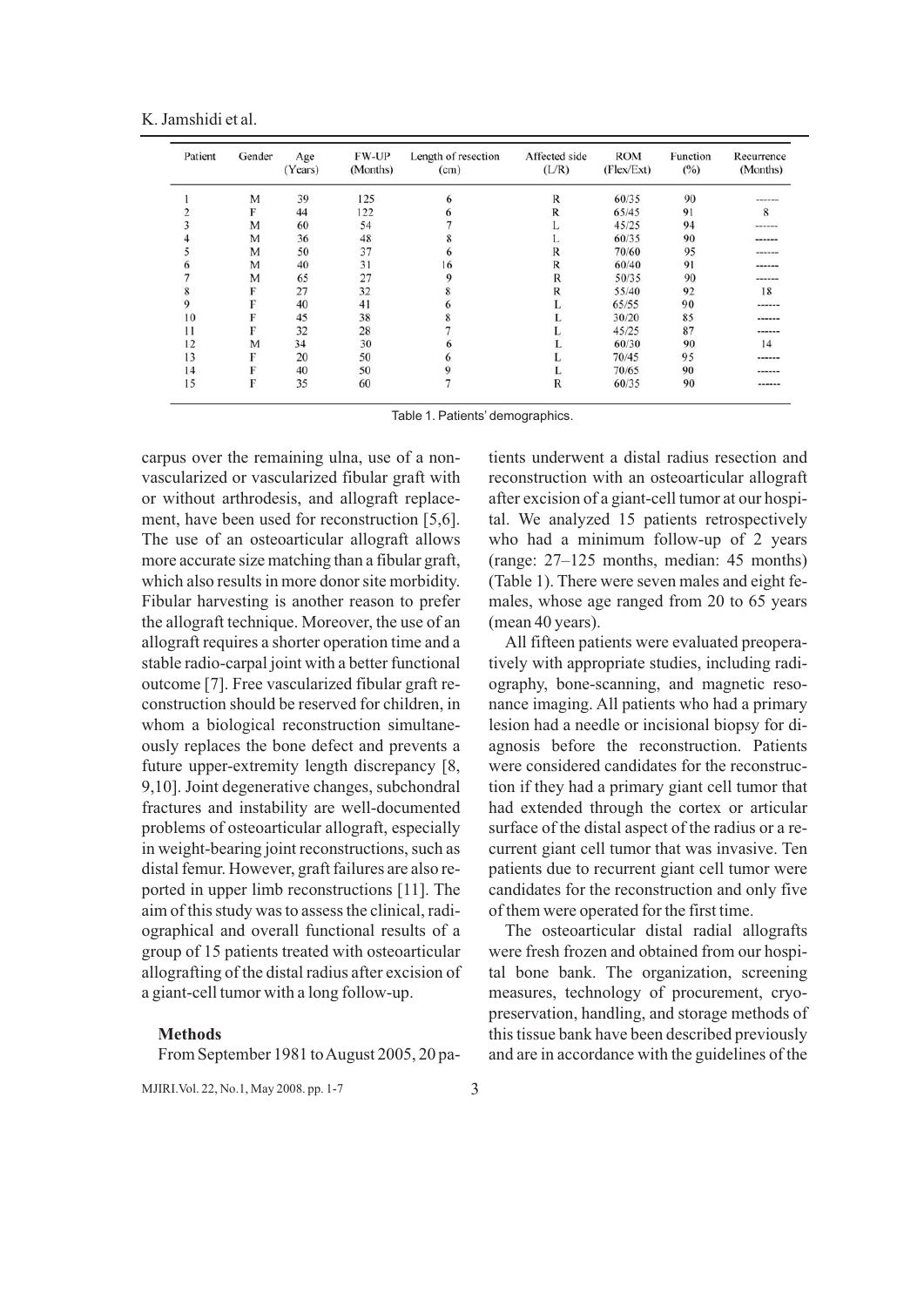Shafa Yahyaian Hospital Tissue Bank [12]. Soft-tissue tendinous insertions and ligaments were retained on the allograft. An appropriate allograft was chosen for reconstruction with use of radiographic size matching. At the time of the reconstruction, the graft was thawed in 37-degree Ringer's lactate and antibiotic solution.

The reconstruction was performed through a dorsal approach to the wrist, with wide or marginal resection of the tumor by one surgeon. The allograft was stabilized with internal fixation, usually a dorsoradial 4.5-millimeter dynamic-compression plate (Fig. 1b). The palmar ligaments of the wrist and the triangular fibrocartilage complex were sutured to the corresponding ligaments of the allograft. The wrist joint was fixed with Kirschner wires, which were removed after three to four weeks. The limb was immobilized in an above-the-elbow cast or splint for six to eight weeks and then motion of the wrist was started gradually.

All patients were followed for at least two years (range: 26-25 months, median: 45 months). The patients were assessed clinically and radiographically for recurrence of the tumor, fracture, non-union, infection, and other complications. They also were assessed for pain, the ability to perform specific activities, work restrictions, and range of motion. Clinical outcome evaluated wrist motion (flexion and extension) and deformity. Pain, functional activity and emotional acceptance were assessed according to the MSTS scoring system [13].

#### **Results**

The average age of the fifteen patients was 40 years (range: 20-65 years). Eight patients were female and seven were male. Seven lesions involved the right wrist and eight involved the left wrist. Ten patients were initially seen because of pain in the wrist or the distal aspect of the radius; one, because of a pathological fracture; four, because of a mass in the wrist. Five giantcell tumors were primary lesions and ten were

recurrent. None of the patients had metastatic disease, as seen on bone scans and radiographs of the chest. All of the primary lesions were locally invasive and had extended through the distal radial cortex or subchondral bone. Of the patients who had a recurrent lesion, three had previous intralesional curettage with use of methylmethacrylate and seven, with bone grafting.

Three patients had a local recurrence of the tumor after the reconstruction. In one of these patients, who had had a primary giant-cell tumor, the lesion recurred 18 months after the reconstruction in the soft tissue and the small recurrence was excised without functional consequences. In two others, who had reconstruction duo to recurrence of the tumor, the lesions recurred after eight and fourteen months. In one of these patients, the reconstruction was converted into a wrist arthrodesis because of extensive radiocarpal joint involvement. Five patients needed a revision of the osteoarticular allograft. The reason for the revision included fracture in four patients (Fig. 2) and recurrence of the tumor in one. Primary fusion of the graft was achieved in 14 patients. The average time of union was 3.5 months (range: 2.5-6 months). Non-union of the osteotomy line in one patient was diagnosed 6 months after surgery and needed a bone graft, which achieved an excellent fusion after a few months.

Of the fifteen patients who had a surviving osteoarticular allograft, two patients were limited in their ability to perform moderate activities, eight were limited in their ability to perform strenuous activities, and five had no limitation. The average range of motion of the wrist (and standard deviation) was  $35 \pm 14.5$  degrees (range: 15-70 degrees) of dorsiflexion,  $19 \pm 14$ degrees (range: -5-55 degrees) of volar flexion,  $15 \pm 15$  degrees (range: 5-30 degrees) of radial deviation,  $14 \pm 7$  degrees (range: 5-35 degrees) of ulnar deviation,  $60 \pm 21$  degrees (range: 15-90 degrees) of supination, and  $70 \pm 16.0$  degrees (range: 45-90 degrees) of pronation.

4 MJIRI.Vol. 22, No.1, May 2008. pp. 1-7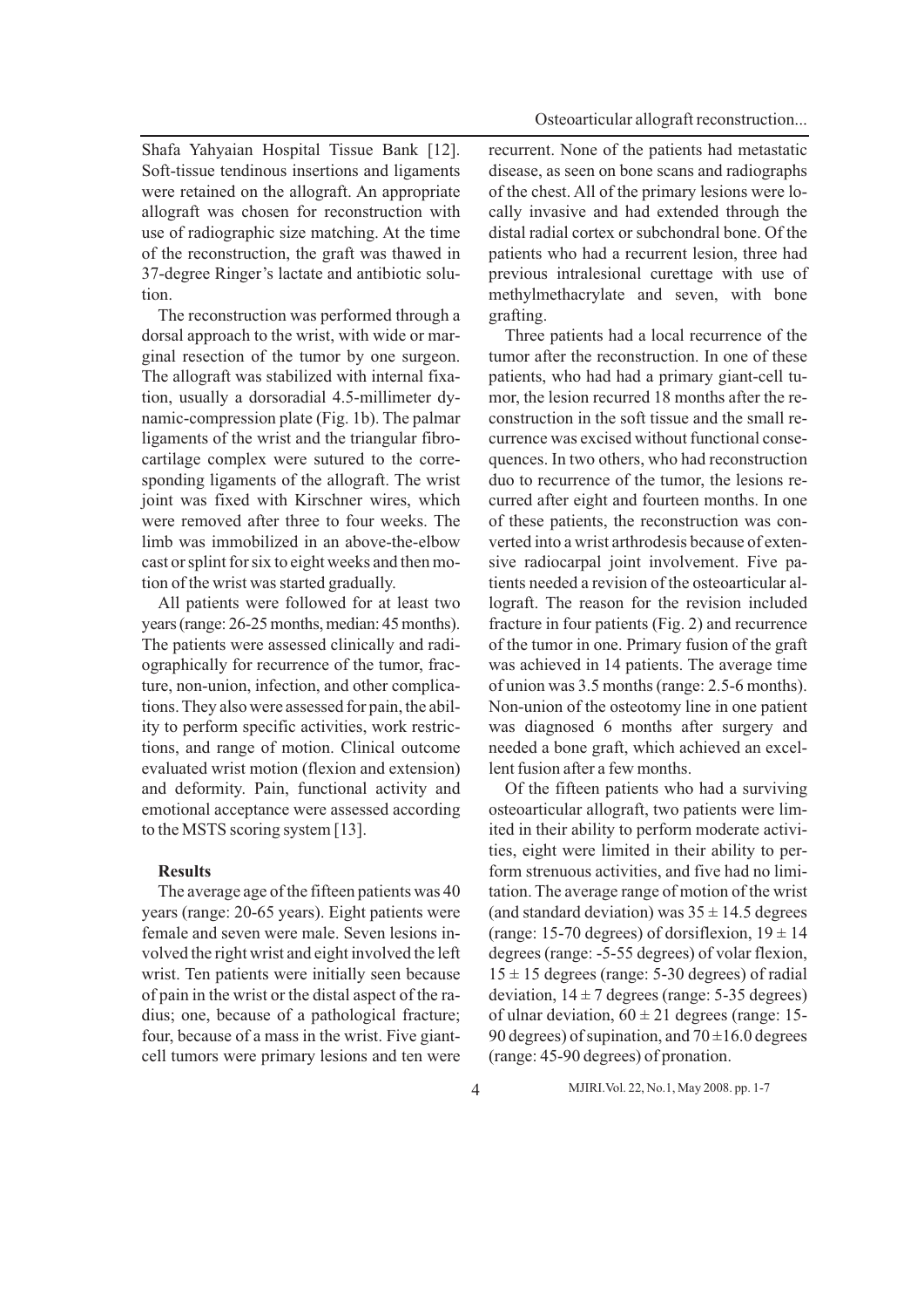## K. Jamshidi et al.



Fig. 2. Case7- 65-year-old male with a stage 3 giant cell tumor of the right distal radius, (a) allograft fracture and joint dislocation. (b) Exchanging the osteoarticular allograft and wrist fixation with pins.

Radiographs showed narrowing of the joint space in all patients, ulnocarpal impaction in thirteen, carpal subluxation in six, formation of osteophytes and subchondral sclerosis in eight, and widening of the distal radioulnar joint in nine.

# **Discussion**

The distal radius is an uncommon site for benign tumors but it is the third most common site of occurrence of giant cell tumors [1,2]. Cortical breakthrough or pathologic fracture is often present with extra compartmental tumor extension. In these cases, curettage of the lesion is not feasible because of the lack of residual bone stock and radio–carpal joint disruption. Furthermore, a high incidence of recurrences is reported. Therefore, resection is the treatment of choice in these cases [4,6,14]. The oncological goal is the prevention of local recurrence with adequate resection. Thus, when the architecture of the distal aspect of the radius has been preserved, intralesional curettage is the procedure of choice for primary benign lesions, and many believe that recurrent benign lesions should be treated with repeat curettage. However, when a

lesion is malignant or an extra-compartmental benign lesion extends through the radial cortex or subchondral bone and the residual bone stock is poor, reconstruction of the distal aspect of the radius with use of an osteoarticular allograft permits wide or marginal resection and a lower rate of local recurrence [15].

Recurrence rates of giant cell tumors are higher in the distal radius than at other longbone sites. This is probably due to the anatomical structure of the distal radius [2, 4]. The rate of local recurrence in the current series was low (only three of fifteen patients), but it is four times more than Mankin's or Bianchi's study. The reason may be that the rate of recurrent patients in our study who became candidates for reconstruction comprised 70% of the study population and patients who had had a primary giant-cell tumor comprised only 30% of our cases. The overall rate of recurrence of giantcell tumors was 20 per cent (three of fifteen). This rate is considerably lower than that reported after intralesional procedures involving the distal aspect of the radius. Similarly, Sheth et al. found no local recurrence in ten patients in whom a giant-cell tumor of the distal aspect of

MJIRI.Vol. 22, No.1, May 2008. pp. 1-7 5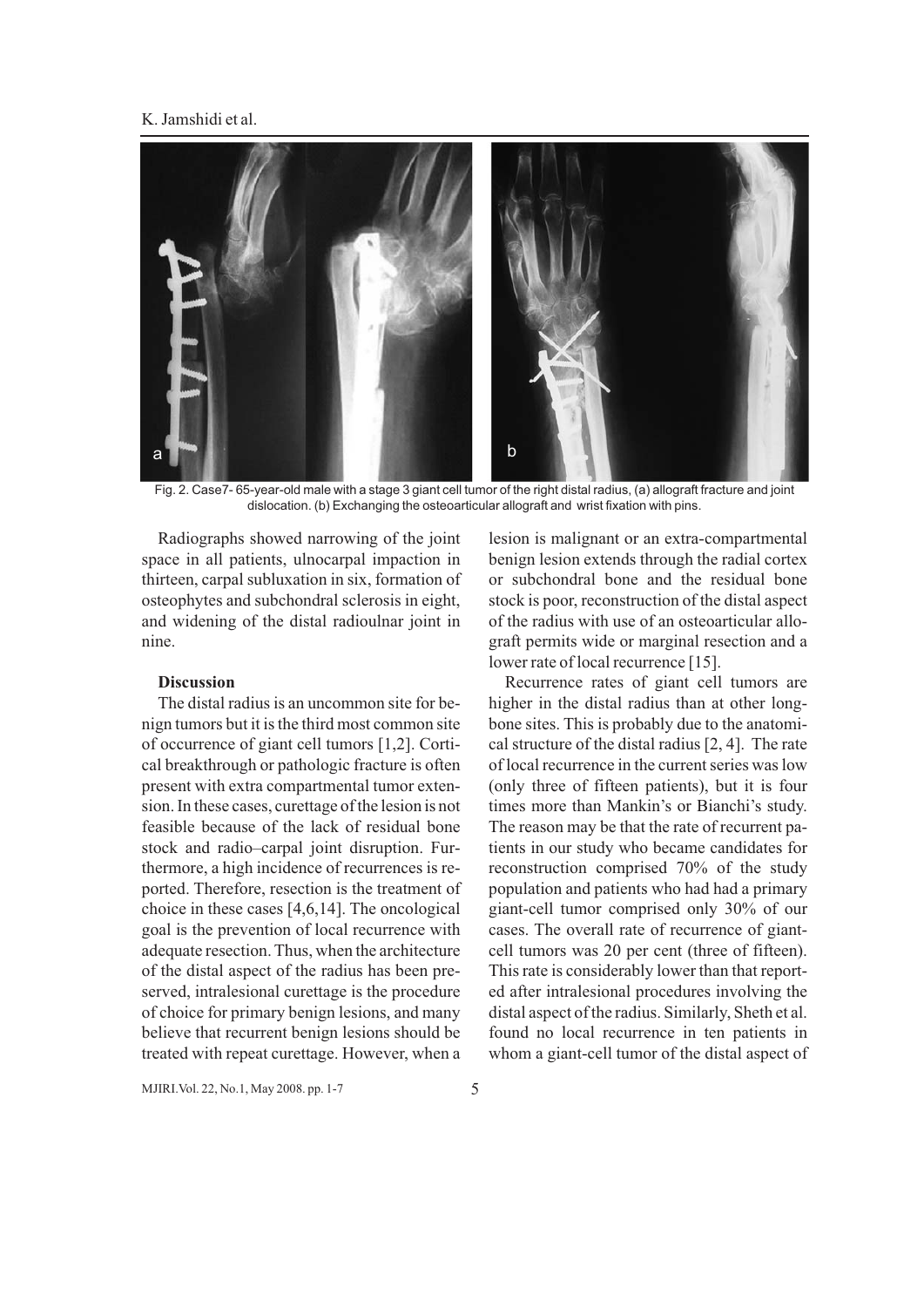the radius had been excised en bloc compared with five recurrences in eighteen patients in whom a similar lesion had been treated with intralesional curettage and cryosurgery. Bianchi used three different approaches, depending on tumor expansion, and found that a lateral or volar approach offers the best exposure in terms of ease of management of the neurovascular bundle, the distal radius and the radio–carpal and radio–ulnar joints [7,16,17,18]. In addition, most of the soft tissue component of tumors was in the volar side in our series (Fig. 3). We performed resection and reconstruction only through a dorsal approach. After osteotomy and elevation of the proximal segment, the soft tissue component was excised without any problem.

Kocher et al reported a high complication rate following osteoarticular allograft reconstruction of the distal radius. Complications included non-union and delayed union, fracture of the graft, subluxation of the wrist, and donorsite morbidity. Kocher et al reported seven grafts out of 24 were converted into an arthrodesis because of four graft fractures, two problems of persistent pain and one case of volar dislocation [19]. In our series, graft fracture occurred in four cases (26.6%). This is similar to Mankin's study. The fracture occurred in all of the cases in the metaphyseal area at least six months after reconstruction. These fractures happened with low energy trauma. Mild dorsal ulnar subluxation is quite frequent and occurred in 62% of our cases, but we consider it only a minor cosmetic problem. It did not influence wrist motion and pain and with careful reconstruction of capsule and ligaments this problem can be avoided. Articular degenerative changes of cartilage and subchondral bone occurred in all of our patients, predominantly on the radial side, just like Donati's study.

There is no doubt that a painless, stable and functional osteoarticular graft of the wrist is preferable to an arthrodesis. A matched radial allograft corresponds better to the geometry of



Fig. 3. Case9 - MRI of distal radius: Note the soft tissue component in the volar side

the resected segment than any other graft and should result in a better functional outcome [19, 20]. Flexion and extension of the patients in our series is better than previously reported by Maruthainar et al. following reconstruction with an autologous fibular graft [21] and similar to Bianchi's study [7]. Enough metaphyseal and subchondral bone must remain after curettage to permit packing with cement. The use of cement as a packing material is difficult when less than 50 per cent of the circumference of the bone remains or when there is large or multiple defects in the cortical or subchondral bone [2]. Funderburk's study suggests that the risk of local tumor recurrence after curettage and reconstruction with autogenous bone graft or cement is similar [5]. The local recurrence rate after wide resection and osteoarticular allograft reconstruction in our study was about 20% that was two times less than Funderburk's study but there was no difference in functional outcome.

Reconstruction of the distal aspect of the radius with use of an osteoarticular allograft was associated with a low rate of recurrence of the

6 MJIRI.Vol. 22, No.1, May 2008. pp. 1-7